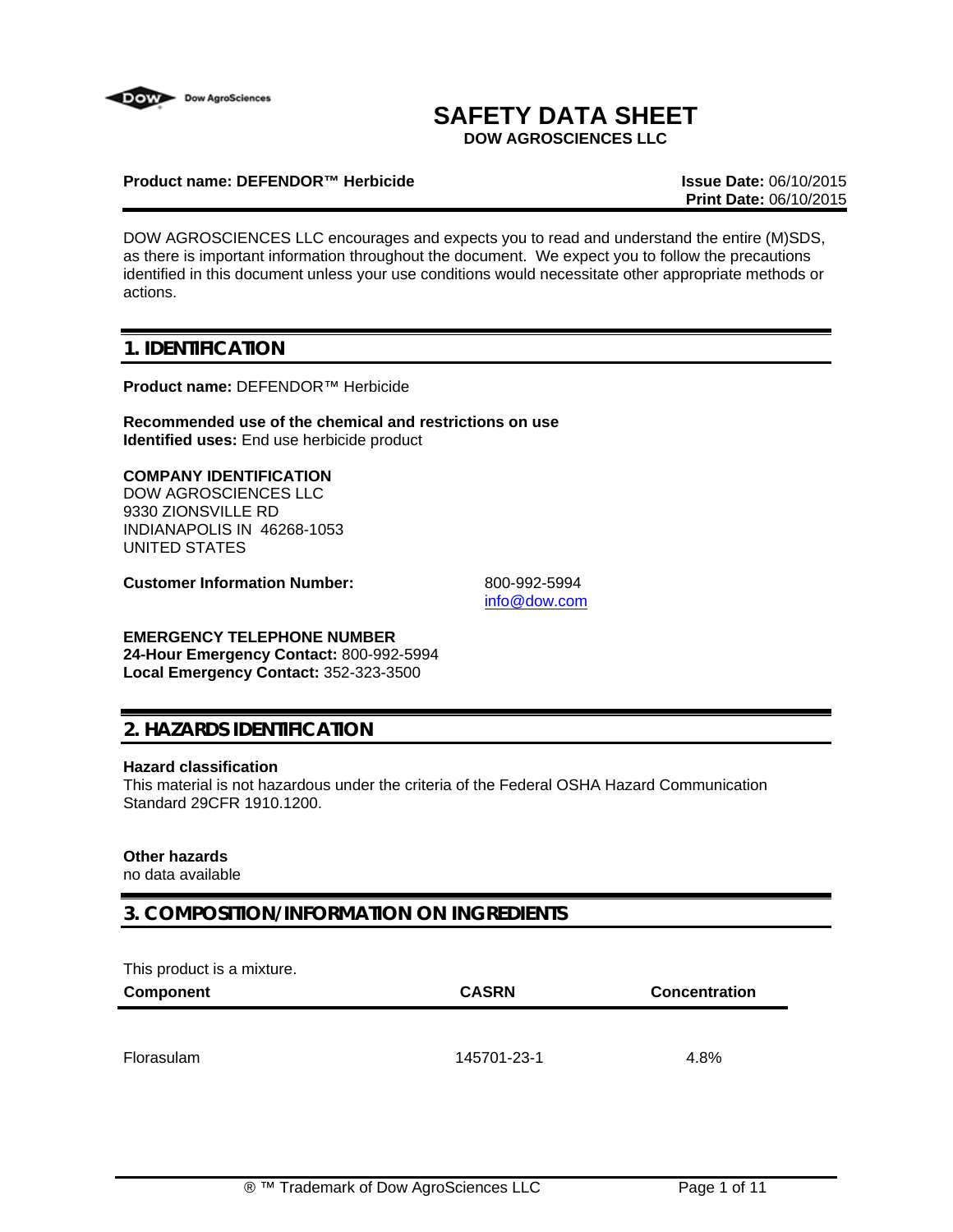| Propylene glycol | $57 - 55 - 6$ | 8.6%  |
|------------------|---------------|-------|
| Balance          | Not available | 86.6% |

## **4. FIRST AID MEASURES**

#### **Description of first aid measures**

**General advice:** If potential for exposure exists refer to Section 8 for specific personal protective equipment.

**Inhalation:** Move person to fresh air. If person is not breathing, call an emergency responder or ambulance, then give artificial respiration; if by mouth to mouth use rescuer protection (pocket mask etc). Call a poison control center or doctor for treatment advice.

**Skin contact:** Take off contaminated clothing. Rinse skin immediately with plenty of water for 15-20 minutes. Call a poison control center or doctor for treatment advice.

**Eye contact:** Hold eyes open and rinse slowly and gently with water for 15-20 minutes. Remove contact lenses, if present, after the first 5 minutes, then continue rinsing eyes. Call a poison control center or doctor for treatment advice.

**Ingestion:** No emergency medical treatment necessary.

**Most important symptoms and effects, both acute and delayed:** Aside from the information found under Description of first aid measures (above) and Indication of immediate medical attention and special treatment needed (below), any additional important symptoms and effects are described in Section 11: Toxicology Information.

**Indication of any immediate medical attention and special treatment needed Notes to physician:** No specific antidote. Treatment of exposure should be directed at the control of symptoms and the clinical condition of the patient. Have the Safety Data Sheet, and if available, the product container or label with you when calling a poison control center or doctor, or going for treatment.

### **5. FIREFIGHTING MEASURES**

**Suitable extinguishing media:** This material does not burn. If exposed to fire from another source, use suitable extinguishing agent for that fire.

**Unsuitable extinguishing media:** no data available

#### **Special hazards arising from the substance or mixture**

**Hazardous combustion products:** Under fire conditions some components of this product may decompose. The smoke may contain unidentified toxic and/or irritating compounds. Combustion products may include trace amounts of: Sulfur oxides. Nitrogen oxides. Hydrogen halides.

**Unusual Fire and Explosion Hazards:** If exposed to fire from another source and water is evaporated, exposure to high temperatures may cause toxic fumes.

#### **Advice for firefighters**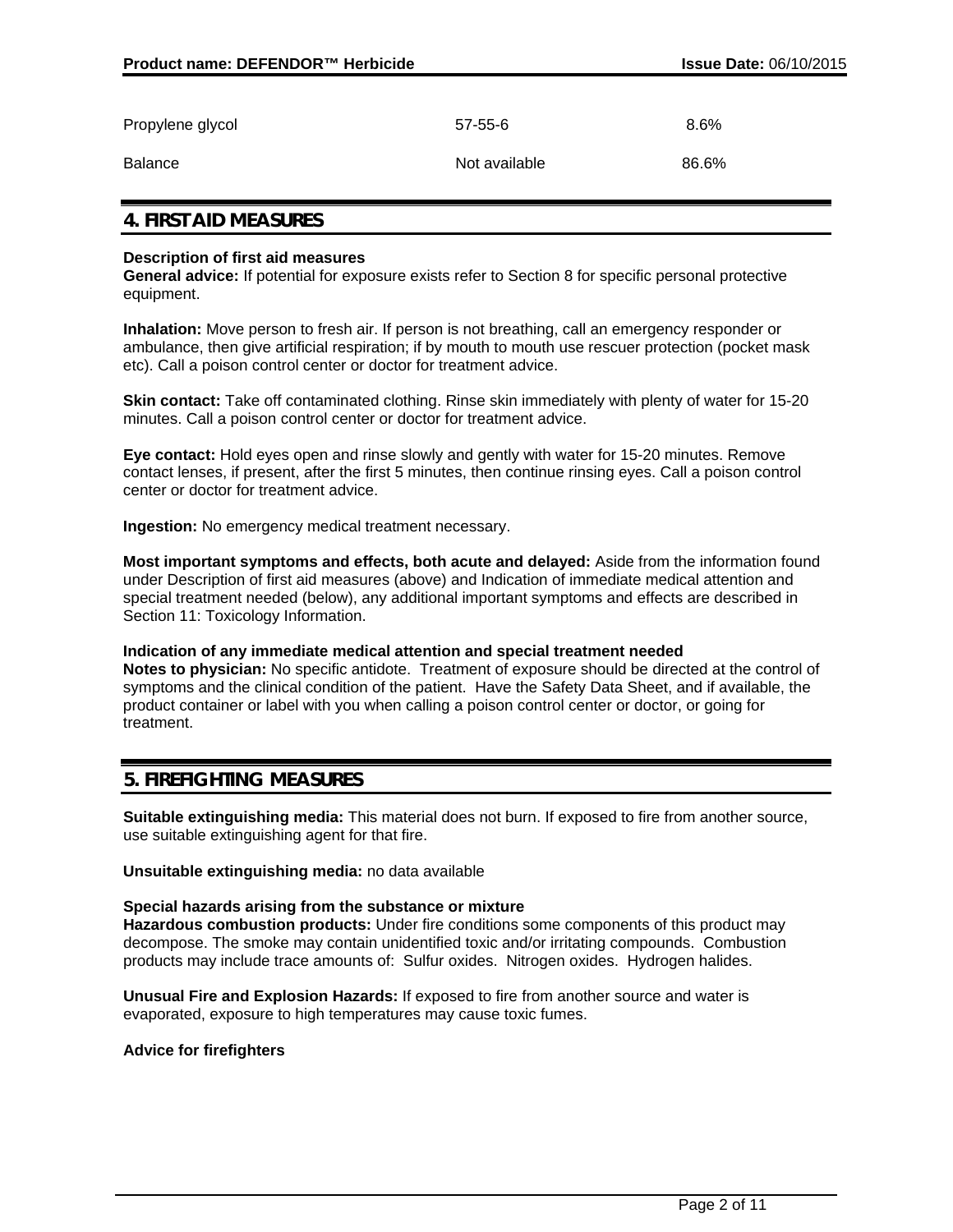**Fire Fighting Procedures:** Keep people away. Isolate fire and deny unnecessary entry. This material does not burn. Fight fire for other material that is burning. Contain fire water run-off if possible. Fire water run-off, if not contained, may cause environmental damage. Review the "Accidental Release Measures" and the "Ecological Information" sections of this (M)SDS.

**Special protective equipment for firefighters:** Wear positive-pressure self-contained breathing apparatus (SCBA) and protective fire fighting clothing (includes fire fighting helmet, coat, trousers, boots, and gloves). If protective equipment is not available or not used, fight fire from a protected location or safe distance.

## **6. ACCIDENTAL RELEASE MEASURES**

**Personal precautions, protective equipment and emergency procedures:** Use appropriate safety equipment. For additional information, refer to Section 8, Exposure Controls and Personal Protection.

**Environmental precautions:** Prevent from entering into soil, ditches, sewers, waterways and/or groundwater. See Section 12, Ecological Information.

**Methods and materials for containment and cleaning up:** Contain spilled material if possible. Small spills: Absorb with materials such as: Clay. Dirt. Sand. Sweep up. Collect in suitable and properly labeled containers. Large spills: Contact Dow AgroSciences for clean-up assistance. See Section 13, Disposal Considerations, for additional information.

## **7. HANDLING AND STORAGE**

**Precautions for safe handling:** Keep out of reach of children. Do not swallow. Avoid contact with eyes, skin, and clothing. Avoid breathing vapor or mist. Wash thoroughly after handling. Use with adequate ventilation. See Section 8, EXPOSURE CONTROLS AND PERSONAL PROTECTION.

**Conditions for safe storage:** Store in a dry place. Store in original container. Keep container tightly closed when not in use. Do not store near food, foodstuffs, drugs or potable water supplies.

#### **Storage stability**

**To maintain product quality, recommended storage temperature is** > -5 °C (> 23 °F)

## **8. EXPOSURE CONTROLS/PERSONAL PROTECTION**

#### **Control parameters**

| Exposure limits are listed below, if they exist. |            |                        |                       |
|--------------------------------------------------|------------|------------------------|-----------------------|
| <b>Component</b>                                 | Reaulation | <b>Type of listing</b> | <b>Value/Notation</b> |
| Propylene glycol                                 | JS WEEL    | ™A                     | $10 \text{ mg/m}$     |

RECOMMENDATIONS IN THIS SECTION ARE FOR MANUFACTURING, COMMERCIAL BLENDING AND PACKAGING WORKERS. APPLICATORS AND HANDLERS SHOULD SEE THE PRODUCT LABEL FOR PROPER PERSONAL PROTECTIVE EQUIPMENT AND CLOTHING.

#### **Exposure controls**

**Engineering controls:** Use local exhaust ventilation, or other engineering controls to maintain airborne levels below exposure limit requirements or guidelines. If there are no applicable exposure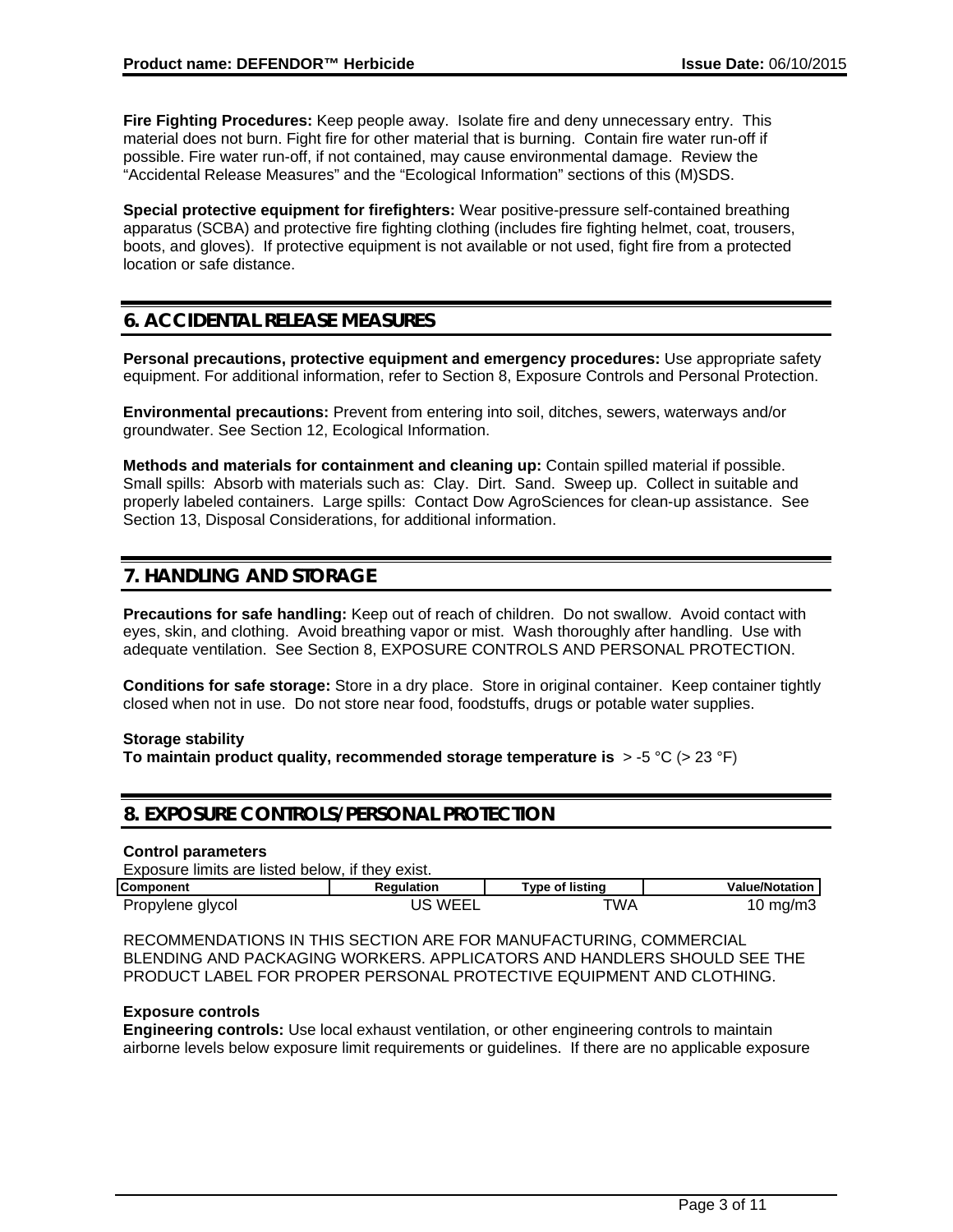limit requirements or guidelines, general ventilation should be sufficient for most operations. Local exhaust ventilation may be necessary for some operations.

#### **Individual protection measures**

**Eye/face protection:** Use safety glasses (with side shields).

#### **Skin protection**

**Hand protection:** Use gloves chemically resistant to this material when prolonged or frequently repeated contact could occur. Examples of preferred glove barrier materials include: Butyl rubber. Polyethylene. Ethyl vinyl alcohol laminate ("EVAL"). Natural rubber ("latex"). Neoprene. Nitrile/butadiene rubber ("nitrile" or "NBR"). Polyvinyl chloride ("PVC" or "vinyl"). NOTICE: The selection of a specific glove for a particular application and duration of use in a workplace should also take into account all relevant workplace factors such as, but not limited to: Other chemicals which may be handled, physical requirements (cut/puncture protection, dexterity, thermal protection), potential body reactions to glove materials, as well as the instructions/specifications provided by the glove supplier.

**Other protection:** Wear clean, body-covering clothing.

**Respiratory protection:** Respiratory protection should be worn when there is a potential to exceed the exposure limit requirements or guidelines. If there are no applicable exposure limit requirements or guidelines, wear respiratory protection when adverse effects, such as respiratory irritation or discomfort have been experienced, or where indicated by your risk assessment process. For most conditions no respiratory protection should be needed; however, if discomfort is experienced, use an approved air-purifying respirator. The following should be effective types of air-purifying respirators: Organic vapor cartridge with a particulate pre-filter.

## **9. PHYSICAL AND CHEMICAL PROPERTIES**

| Appearance                                       |                                                                            |
|--------------------------------------------------|----------------------------------------------------------------------------|
| <b>Physical state</b>                            | Liquid.                                                                    |
| Color                                            | White to off-white                                                         |
| Odor                                             | Mild                                                                       |
| <b>Odor Threshold</b>                            | No test data available                                                     |
| рH                                               | 4.36 1%                                                                    |
| <b>Melting point/range</b>                       | Not applicable                                                             |
| <b>Freezing point</b>                            | No test data available                                                     |
| Boiling point (760 mmHg)                         | No test data available                                                     |
| <b>Flash point</b>                               | closed cup Pensky-Martens Closed Cup ASTM D 93 none<br>below boiling point |
| <b>Evaporation Rate (Butyl Acetate)</b><br>$= 1$ | No test data available                                                     |
| Flammability (solid, gas)                        | Not Applicable                                                             |
| Lower explosion limit                            | No test data available                                                     |
| <b>Upper explosion limit</b>                     | No test data available                                                     |
| <b>Vapor Pressure</b>                            | Not applicable                                                             |
| Relative Vapor Density (air $= 1$ )              | No test data available                                                     |
| Relative Density (water $= 1$ )                  | 1.0318 at 20 °C (68 °F) Digital Density Meter (Oscillating Coil)           |
| <b>Water solubility</b>                          | No test data available                                                     |
|                                                  |                                                                            |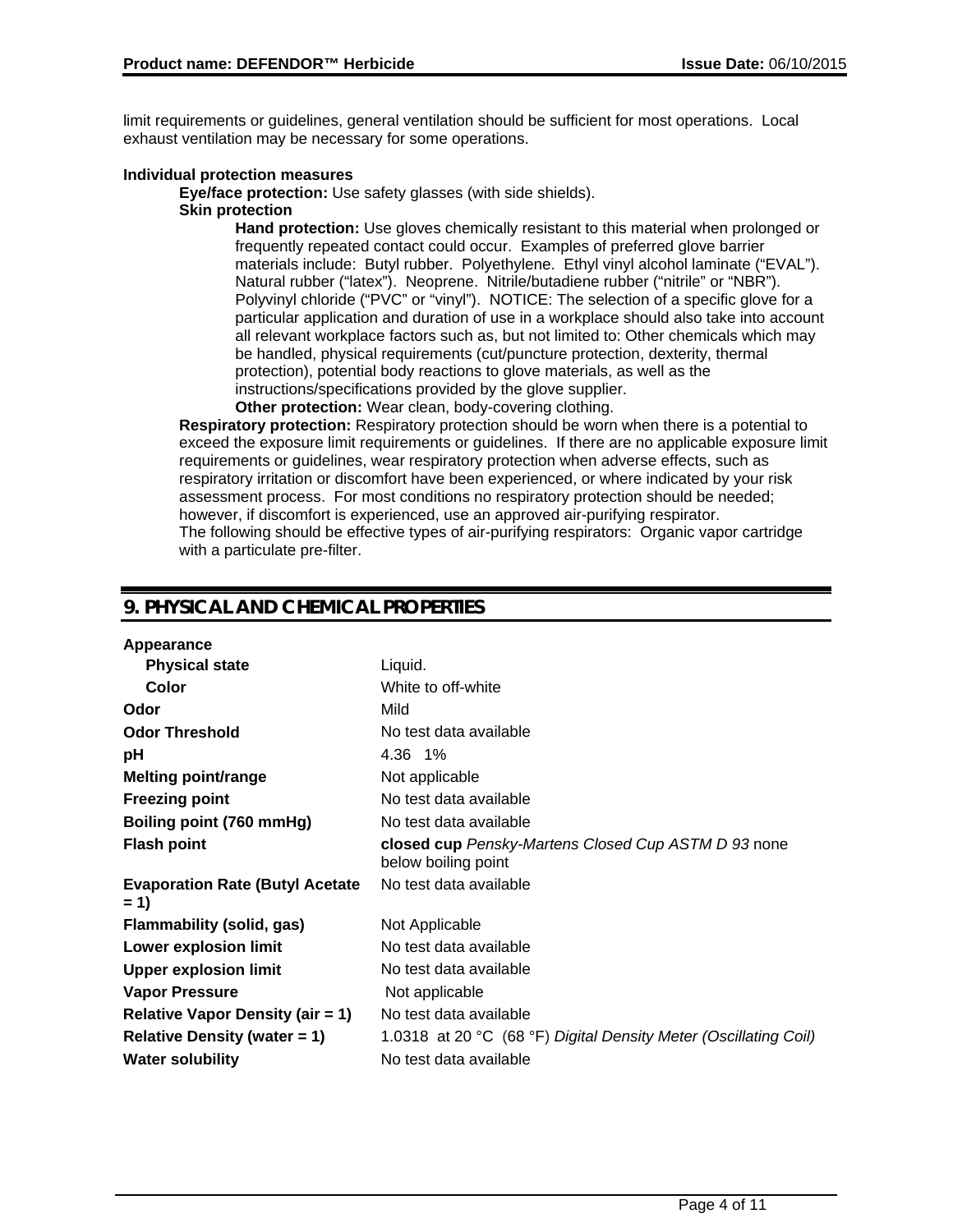| <b>Partition coefficient: n-</b><br>octanol/water | no data available                                   |
|---------------------------------------------------|-----------------------------------------------------|
| <b>Auto-ignition temperature</b>                  | EC Method A15 none below 400 degC                   |
| <b>Decomposition temperature</b>                  | No test data available                              |
| <b>Kinematic Viscosity</b>                        | No test data available                              |
| <b>Explosive properties</b>                       | Not explosive                                       |
| <b>Oxidizing properties</b>                       | No significant increase (>5C) in temperature.       |
| <b>Liquid Density</b>                             | 1.0318 g/cm3 at 20 °C (68 °F) Digital density meter |
| <b>Molecular weight</b>                           | no data available                                   |

NOTE: The physical data presented above are typical values and should not be construed as a specification.

## **10. STABILITY AND REACTIVITY**

**Reactivity:** No dangerous reaction known under conditions of normal use.

**Chemical stability:** Thermally stable at typical use temperatures.

**Possibility of hazardous reactions:** Polymerization will not occur.

**Conditions to avoid:** Active ingredient decomposes at elevated temperatures.

**Incompatible materials:** None known.

**Hazardous decomposition products:** Decomposition products depend upon temperature, air supply and the presence of other materials.

## **11. TOXICOLOGICAL INFORMATION**

*Toxicological information appears in this section when such data is available.*

#### **Acute toxicity**

#### **Acute oral toxicity**

Very low toxicity if swallowed. Harmful effects not anticipated from swallowing small amounts.

As product: LD50, Rat, male and female, > 5,000 mg/kg

#### **Acute dermal toxicity**

Prolonged skin contact is unlikely to result in absorption of harmful amounts.

As product: LD50, Rat, male and female, > 2,000 mg/kg No deaths occurred at this concentration.

### **Acute inhalation toxicity**

Vapors are primarily water; single exposure is not likely to be hazardous. No adverse effects are anticipated from single exposure to mist. Excessive exposure may cause irritation to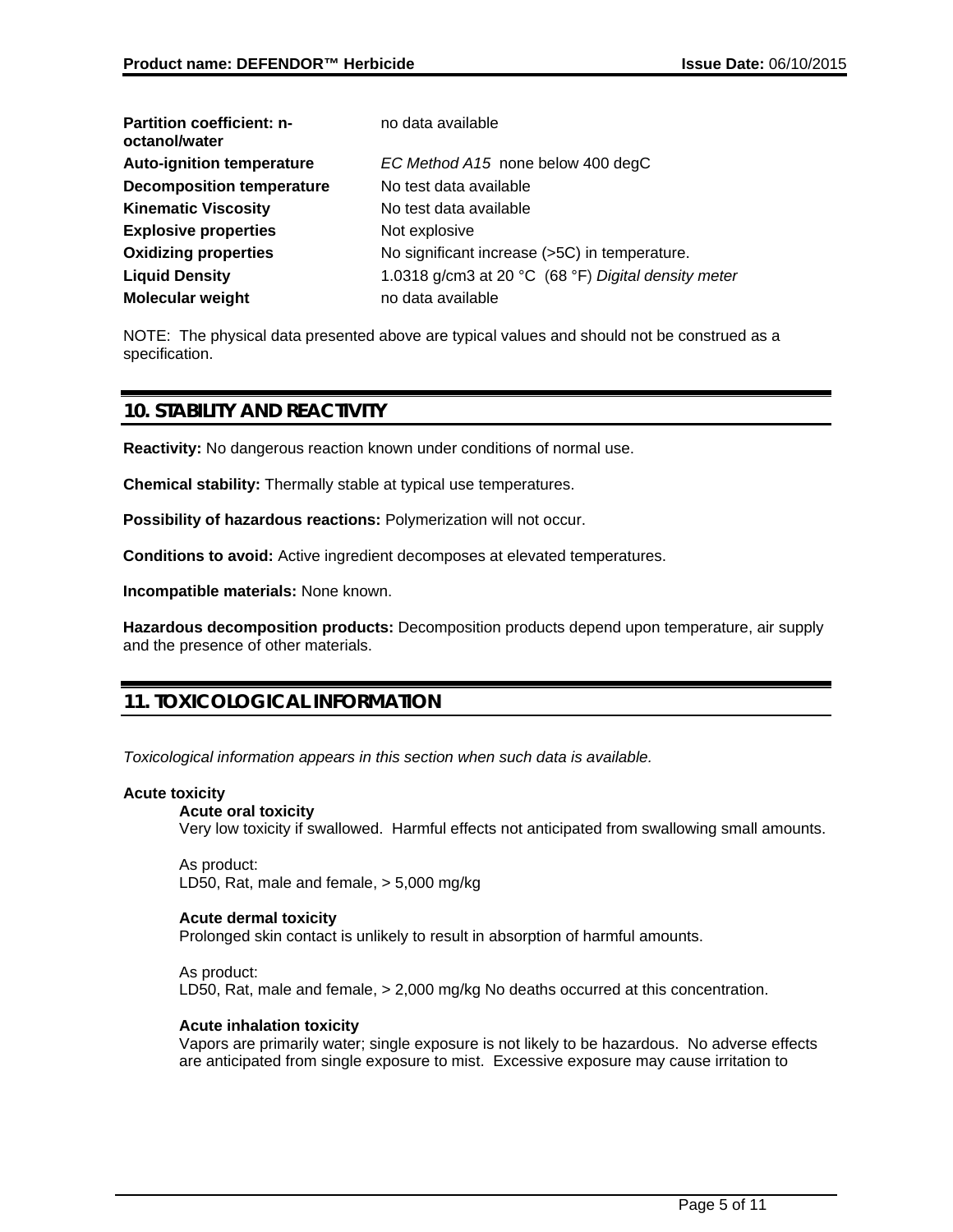upper respiratory tract (nose and throat). Based on the available data, narcotic effects were not observed.

As product: The LC50 has not been determined. Based on information for component(s): LC50, Rat, 4 Hour, Mist, > 5 mg/l Estimated.

#### **Skin corrosion/irritation**

Brief contact is essentially nonirritating to skin.

#### **Serious eye damage/eye irritation**

Essentially nonirritating to eyes.

#### **Sensitization**

Did not demonstrate the potential for contact allergy in mice.

For respiratory sensitization: No relevant data found.

#### **Specific Target Organ Systemic Toxicity (Single Exposure)**

Evaluation of available data suggests that this material is not an STOT-SE toxicant.

#### **Specific Target Organ Systemic Toxicity (Repeated Exposure)**

Repeated skin application to laboratory animals did not produce systemic toxicity.

For the active ingredient(s):

In animals, effects have been reported on the following organs: Kidney.

#### **Carcinogenicity**

For the active ingredient(s): Did not cause cancer in laboratory animals.

#### **Teratogenicity**

For the active ingredient(s): Did not cause birth defects or other effects in the fetus even at doses which caused toxic effects in the mother.

#### **Reproductive toxicity**

For the active ingredient(s): In animal studies, did not interfere with reproduction.

#### **Mutagenicity**

For the active ingredient(s): In vitro genetic toxicity studies were negative. Animal genetic toxicity studies were negative.

#### **Aspiration Hazard**

Based on physical properties, not likely to be an aspiration hazard.

## **12. ECOLOGICAL INFORMATION**

*Ecotoxicological information appears in this section when such data is available.*

#### **Toxicity**

**Acute toxicity to fish**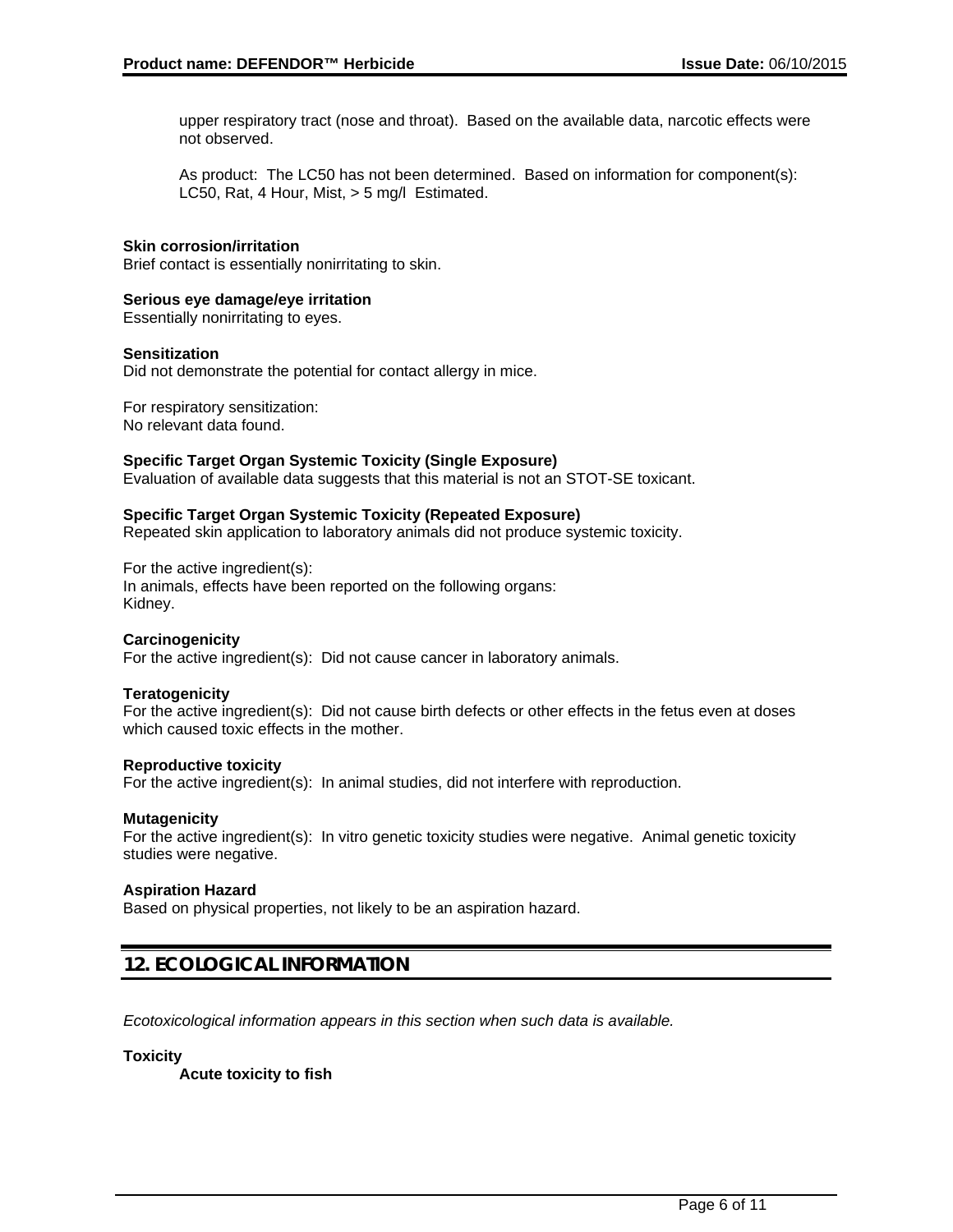Material is very highly toxic to aquatic organisms on an acute basis (LC50/EC50 <0.1 mg/L in the most sensitive species).

LC50, Oncorhynchus mykiss (rainbow trout), semi-static test, 96 Hour, > 100 mg/l

**Acute toxicity to aquatic invertebrates** EC50, Daphnia magna (Water flea), 48 Hour, > 100 mg/l

#### **Acute toxicity to algae/aquatic plants**

EC50, Lemna minor (duckweed), 14 d, Growth inhibition (cell density reduction), 0.0413 mg/l, OECD Test Guideline 201 or Equivalent

EbC50, Pseudokirchneriella subcapitata (green algae), static test, 72 Hour, Biomass, 0.0611 mg/l, OECD Test Guideline 201

#### **Toxicity to Above Ground Organisms**

Material is practically non-toxic to birds on an acute basis (LD50 > 2000 mg/kg).

oral LD50, Anas platyrhynchos (Mallard duck), mortality, > 2250mg/kg bodyweight.

oral LD50, Apis mellifera (bees), 24 Hour, mortality, > 70.25µg/bee

contact LD50, Apis mellifera (bees), 24 Hour, mortality, > 100µg/bee

#### **Toxicity to soil-dwelling organisms**

LC50, Eisenia fetida (earthworms), mortality, > 1,033 mg/kg

#### **Persistence and degradability**

#### **Florasulam**

**Biodegradability:** Material is expected to biodegrade very slowly (in the environment). Fails to pass OECD/EEC tests for ready biodegradability. 10-day Window: Fail **Biodegradation:** 2 % **Exposure time:** 28 d **Method:** OECD Test Guideline 301B or Equivalent

**Theoretical Oxygen Demand:** 0.85 mg/mg

#### **Biological oxygen demand (BOD)**

| <b>Incubation</b><br>Time | <b>BOD</b> |
|---------------------------|------------|
|                           | 0.012      |
|                           | mg/mg      |

**Stability in Water (1/2-life)**  $, > 30$  d

**Photodegradation Atmospheric half-life:** 1.82 Hour **Method:** Estimated.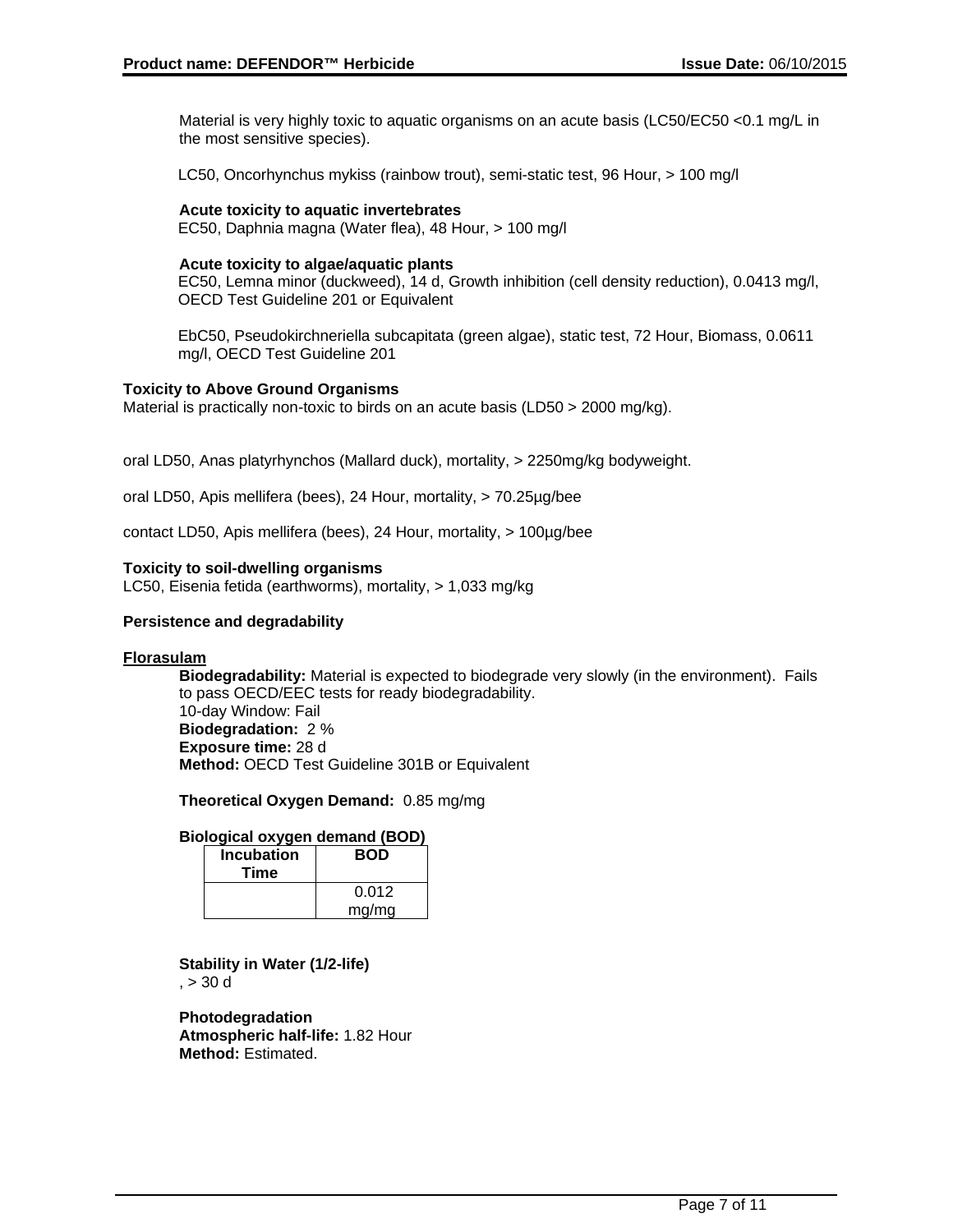#### **Propylene glycol**

**Biodegradability:** Material is readily biodegradable. Passes OECD test(s) for ready biodegradability. Biodegradation may occur under anaerobic conditions (in the absence of oxygen). 10-day Window: Pass **Biodegradation:** 81 % **Exposure time:** 28 d **Method:** OECD Test Guideline 301F or Equivalent 10-day Window: Not applicable **Biodegradation:** 96 % **Exposure time:** 64 d **Method:** OECD Test Guideline 306 or Equivalent

**Theoretical Oxygen Demand:** 1.68 mg/mg

**Chemical Oxygen Demand:** 1.53 mg/mg

#### **Biological oxygen demand (BOD)**

| <b>Incubation</b> | <b>BOD</b> |  |
|-------------------|------------|--|
| Time              |            |  |
| 5 d               | 69.000 %   |  |
| 10 d              | 70.000 %   |  |
| 20 d              | 86.000 %   |  |

**Photodegradation Atmospheric half-life:** 10 Hour **Method:** Estimated.

#### **Balance**

**Biodegradability:** No relevant data found.

#### **Bioaccumulative potential**

#### **Florasulam**

**Bioaccumulation:** Bioconcentration potential is low (BCF < 100 or Log Pow < 3). **Partition coefficient: n-octanol/water(log Pow):** -1.22 **Bioconcentration factor (BCF):** 0.8 Fish. 28 d Measured

#### **Propylene glycol**

**Bioaccumulation:** Bioconcentration potential is low (BCF < 100 or Log Pow < 3). **Partition coefficient: n-octanol/water(log Pow):** -1.07 Measured **Bioconcentration factor (BCF):** 0.09 Estimated.

#### **Balance**

**Bioaccumulation:** No relevant data found.

#### **Mobility in soil**

#### **Florasulam**

Potential for mobility in soil is very high (Koc between 0 and 50). **Partition coefficient(Koc):** 4 - 54

#### **Propylene glycol**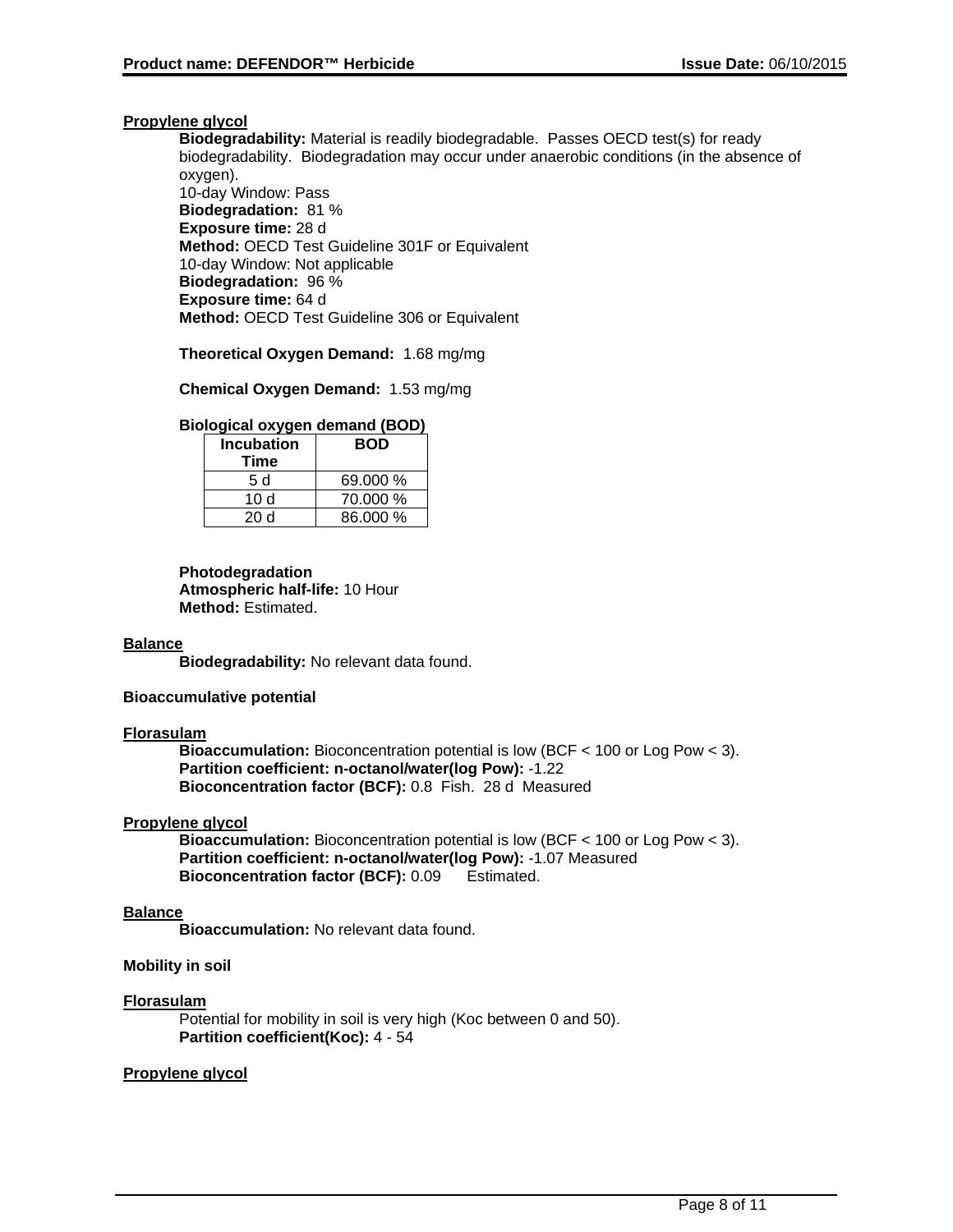Given its very low Henry's constant, volatilization from natural bodies of water or moist soil is not expected to be an important fate process. Potential for mobility in soil is very high (Koc between 0 and 50). **Partition coefficient(Koc):** < 1 Estimated.

#### **Balance**

No relevant data found.

## **13. DISPOSAL CONSIDERATIONS**

**Disposal methods:** If wastes and/or containers cannot be disposed of according to the product label directions, disposal of this material must be in accordance with your local or area regulatory authorities. This information presented below only applies to the material as supplied. The identification based on characteristic(s) or listing may not apply if the material has been used or otherwise contaminated. It is the responsibility of the waste generator to determine the toxicity and physical properties of the material generated to determine the proper waste identification and disposal methods in compliance with applicable regulations. If the material as supplied becomes a waste, follow all applicable regional, national and local laws.

## **14. TRANSPORT INFORMATION**

#### **DOT**

Not regulated for transport

#### **Classification for SEA transport (IMO-IMDG):**

**Proper shipping name** ENVIRONMENTALLY HAZARDOUS SUBSTANCE, LIQUID, N.O.S.(Florasulam) **UN number Class** 9 **Packing group III Marine pollutant Florasulam Transport in bulk according to Annex I or II of MARPOL 73/78 and the IBC or IGC Code** Consult IMO regulations before transporting ocean bulk

#### **Classification for AIR transport (IATA/ICAO):**

| Proper shipping name | Environmentally hazardous substance, liquid, |
|----------------------|----------------------------------------------|
|                      | n.o.s. (Florasulam)                          |
| UN number            | UN 3082                                      |
| Class                |                                              |
| Packing group        | Ш                                            |
|                      |                                              |

This information is not intended to convey all specific regulatory or operational requirements/information relating to this product. Transportation classifications may vary by container volume and may be influenced by regional or country variations in regulations. Additional transportation system information can be obtained through an authorized sales or customer service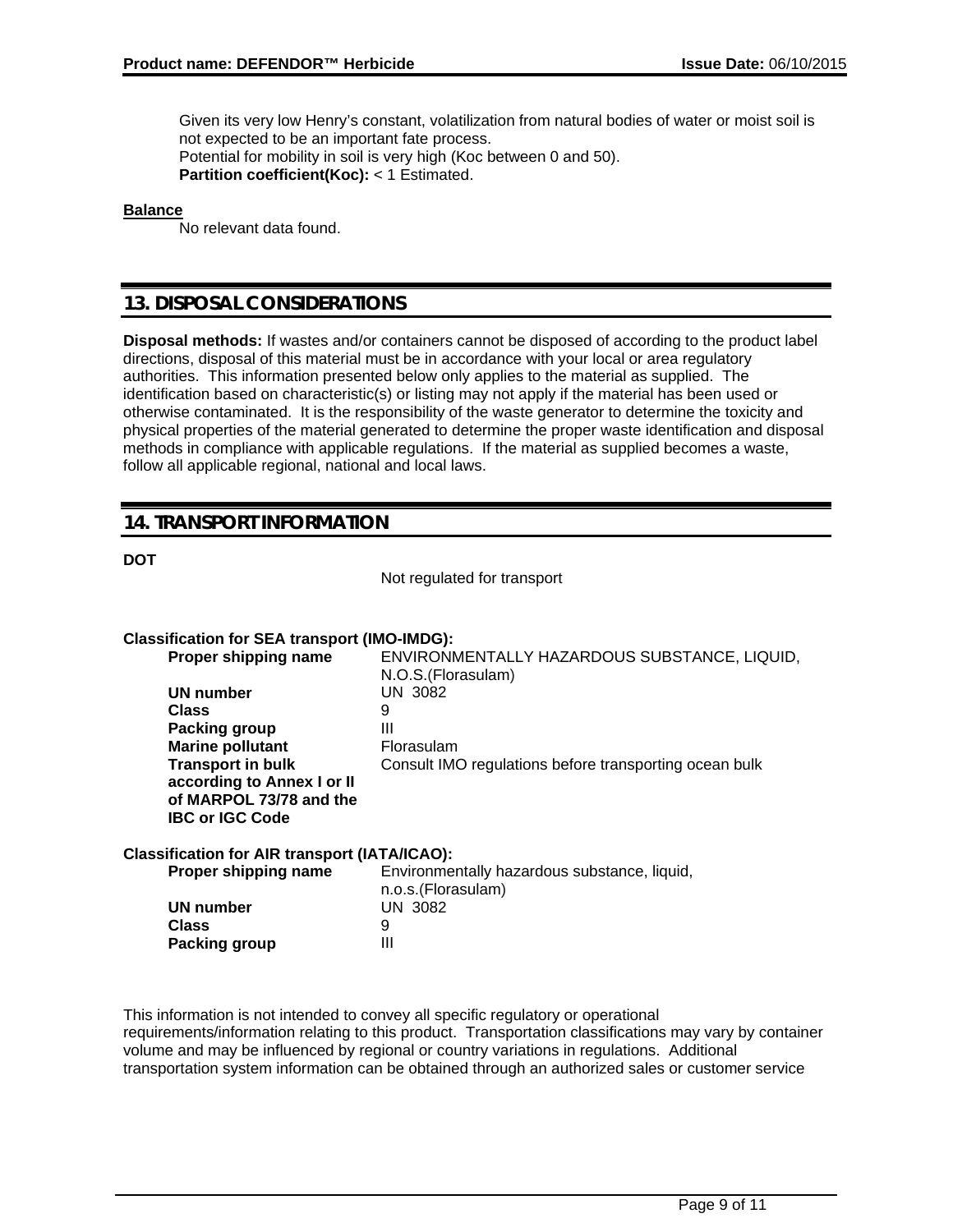representative. It is the responsibility of the transporting organization to follow all applicable laws, regulations and rules relating to the transportation of the material.

## **15. REGULATORY INFORMATION**

#### **OSHA Hazard Communication Standard**

This product is not a "Hazardous Chemical" as defined by the OSHA Hazard Communication Standard, 29 CFR 1910.1200.

## **Superfund Amendments and Reauthorization Act of 1986 Title III (Emergency Planning and Community Right-to-Know Act of 1986) Sections 311 and 312**

Chronic Health Hazard

#### **Superfund Amendments and Reauthorization Act of 1986 Title III (Emergency Planning and Community Right-to-Know Act of 1986) Section 313**

This material does not contain any chemical components with known CAS numbers that exceed the threshold (De Minimis) reporting levels established by SARA Title III, Section 313.

#### **California Proposition 65 (Safe Drinking Water and Toxic Enforcement Act of 1986)**

This product contains no listed substances known to the State of California to cause cancer, birth defects or other reproductive harm, at levels which would require a warning under the statute.

#### **Pennsylvania (Worker and Community Right-To-KnowAct): Pennsylvania Hazardous Substances List and/or Pennsylvania Environmental Hazardous Substance List:**

The following product components are cited in the Pennsylvania Hazardous Substance List and/or the Pennsylvania Environmental Substance List, and are present at levels which require reporting. **Components CASRN**

Propylene glycol 67-55-6

#### **Pennsylvania (Worker and Community Right-To-KnowAct): Pennsylvania Special Hazardous Substances List:**

The following product components are cited in the Pennsylvania Special Hazardous Substance List, and are present at levels which require reporting.

#### **United States TSCA Inventory (TSCA)**

This product contains chemical substance(s) exempt from U.S. EPA TSCA Inventory requirements. It is regulated as a pesticide subject to Federal Insecticide, Fungicide, and Rodenticide Act (FIFRA) requirements.

### **Federal Insecticide, Fungicide and Rodenticide Act**

EPA Registration Number: 62719-560

This chemical is a pesticide product registered by the Environmental Protection Agency and is subject to certain labeling requirements under federal pesticide law. These requirements differ from the classification criteria and hazard information required for safety data sheets, and for workplace labels of non-pesticide chemicals. Following is the hazard information as required on the pesticide label:

CAUTION